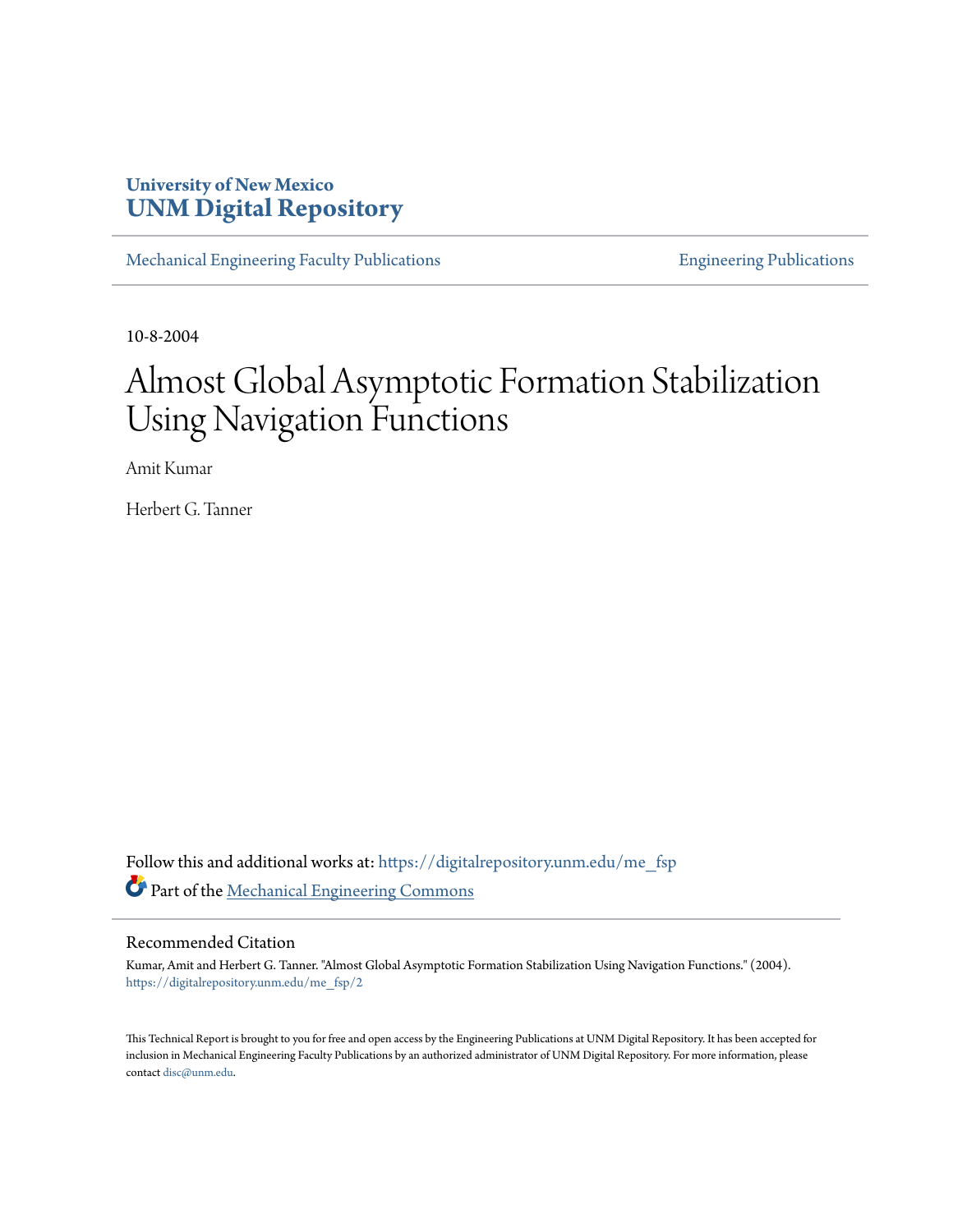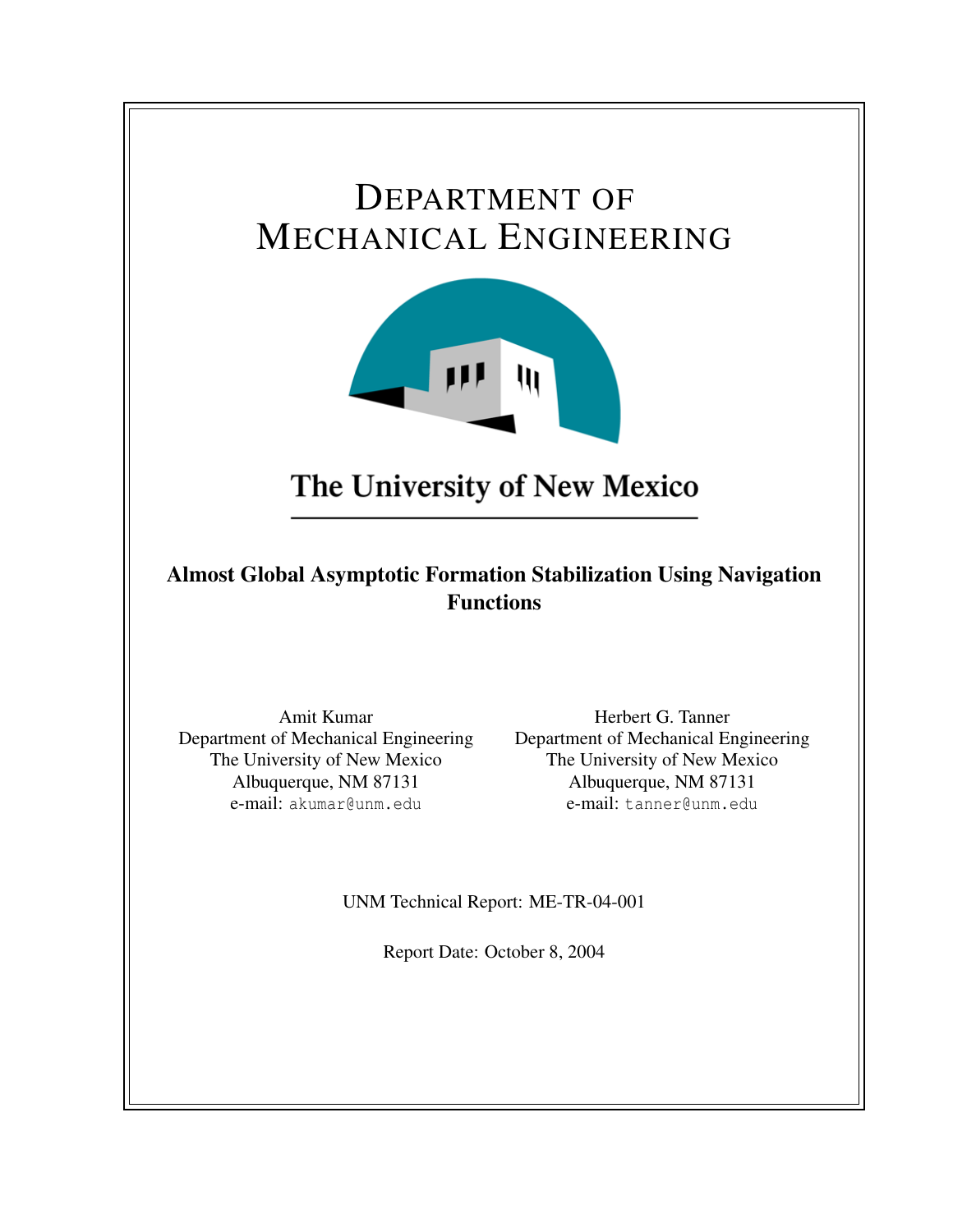## Abstract

We present a navigation function through which a group of mobile agents can be coordinated to achieve a particular formation, both in terms of shape and orientation, while avoiding collisions between themselves and with obstacles in the environment. Convergence is global and complete, subject to the constraints of the navigation function methodology. Algebraic graph theoretic properties associated with the interconnection graph are shown to affect the shape of the navigation function. The approach is centralized but the potential function is constructed in a way that facilitates complete decentralization. The strategy presented will also serve as a point of reference and comparison in quantifying the cost of decentralization in terms of performance.

### Keywords

Formations, navigation functions, formation function, cooperative control, graph theory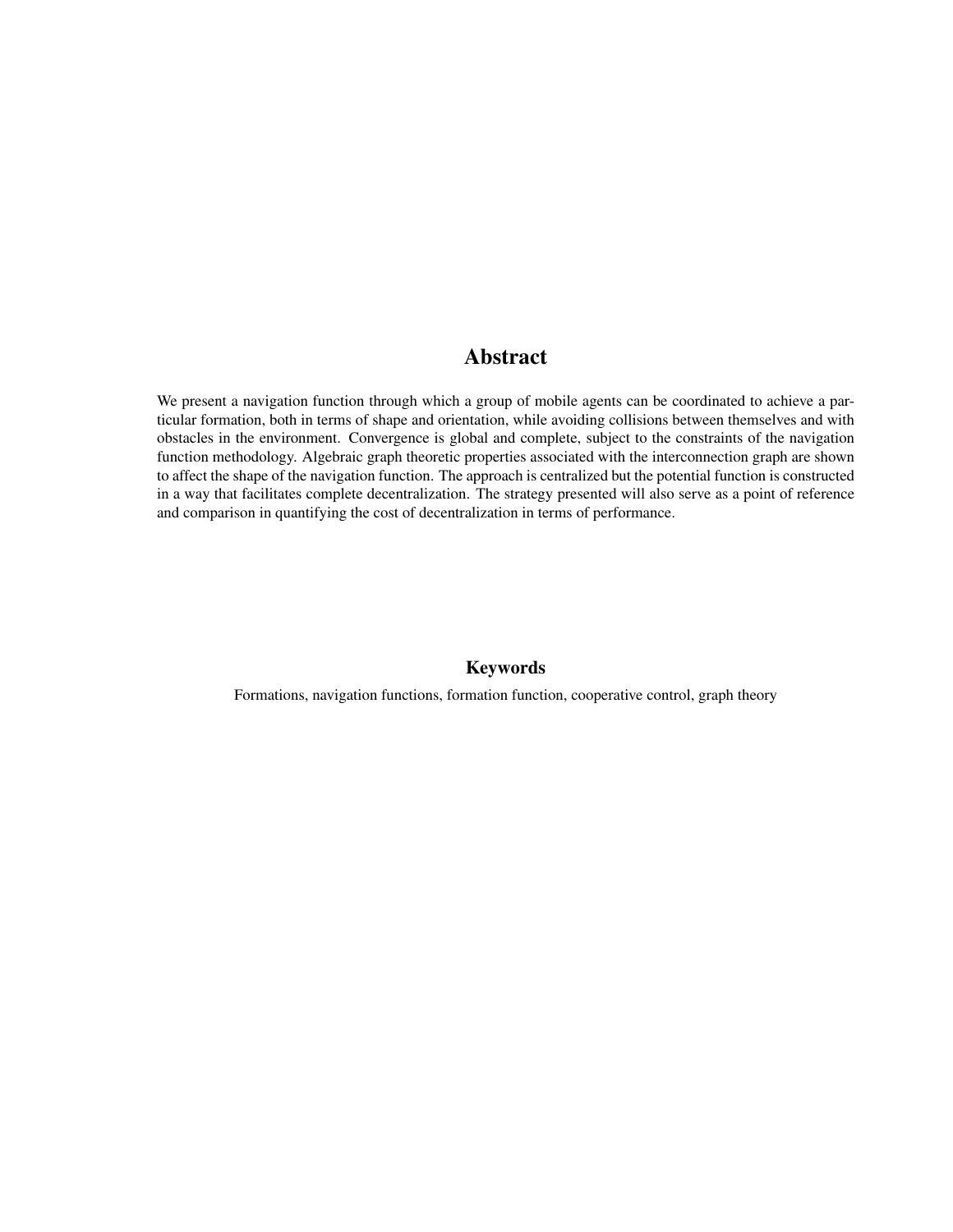### 1 Introduction

In the recent years the problem of collision free navigation of multiple agents to achieve a desired formation has attracted considerable attention. The basic motivation arises from the fact that multi agent navigation, forms an integral part of the systems which require coordination to achieve a certain task. There is a lot of work in the area of formation control for multi-agent systems  $[7, 14, 10, 5, 18]$  $[7, 14, 10, 5, 18]$  $[7, 14, 10, 5, 18]$  $[7, 14, 10, 5, 18]$  $[7, 14, 10, 5, 18]$  $[7, 14, 10, 5, 18]$  $[7, 14, 10, 5, 18]$  $[7, 14, 10, 5, 18]$  $[7, 14, 10, 5, 18]$ , with applications in the field of networked UAVs, aircraft formations, satellite clusters, etc. Occasionally, formation control is linked to motion planning, obstacle avoidance and navigation.

There are primarily two ways to address the problem of motion planning for a team of mobile agents. The problem has been addressed in the past with centralized navigation scheme by a number of groups [\[1,](#page-11-0) [2,](#page-12-3) [8\]](#page-12-4). In the centralized architecture there is single control law and the collision free trajectories are constructed in the composite configuration space. A similar idea has been exploited in [\[4\]](#page-12-5), where the formation objectives and constraints have been encoded in a *Formation function*. In paper [\[8\]](#page-12-4), a centralized cooperative control strategy using an artificial potential function is presented for a planar world.

The centralized approach involves computational complexity and is based on the premises that agent state information can always be communicated infinitely fast, but it guarantees completeness of solution. In order to allow the control architecture to scale nicely with the size of the group, decentralized solutions are alternatively sought. These typically involve the combined effect of individual, agent-based local potential fields [\[3,](#page-12-6) [6,](#page-12-7) [13,](#page-13-2) [17\]](#page-13-3) Obstacle avoidance in a moving formation using potential field based [\[15,](#page-13-4) [13,](#page-13-2) [3\]](#page-12-6), and reactive or optimal control approaches [\[9\]](#page-12-8) have also been addressed.

The problem with current decentralized motion planning and formation control schemes stems from the inability to predict and control the critical points of the combined, resultant potential field. This has always been the case with conventional potential field strategies. In a seminal paper [\[12\]](#page-13-5), Rimon and Koditschek introduced the navigation function methodology and offered the first formal solution to the problem of local minima in potential field motion planning. Navigation functions are smooth real valued maps realized through suitably chosen scalar valued cost functions. Integrating the negated gradient vector field of the cost function automatically gives rise to trajectories that guarantee collision free motion and convergence to the destination from almost all initial conditions. A set of measure zero including a number of critical points has to be excluded, but it has been shown [\[11\]](#page-13-6) that this is the best that can be done in such situations. The only decentralized approach which can guarantee convergence is the one described in [\[3\]](#page-12-6), however, decentralization is limited in the sense that each agent essentially carries a copy of the centralized scheme, requiring full knowledge of the system and environment state.

In this paper we construct a formation constraint function which is also a navigation function, while taking special care to facilitate *complete subsequent decentralization*. The use of this navigation function guarantees that no agent will collide with environment obstacles or other agents and that the desired formation (both in terms of shape as well as orientation) will be achieved asymptotically. Having a provably correct centralized coordination scheme will not only lead us to decentralized solutions, but also provide a point of reference and comparison in order to quantify the cost of decentralization in terms of performance. An interesting feature in our analysis is that the topology of the interconnection graph –specifically its algebraic properties, as expressed by the Laplacian and Incidence matrices– finds its way into the tuning parameters of the potential field.

The rest of the paper is organised as follows. In Section 2 we present the problem statement and a brief review of the formation graph theory. In Section 3 we define the formation navigation function and discuss the construction of the goal function and the obstacle function. Section 4 we show that the potential function we have presented is indeed a navigation function. Section 5 we present the simulation results for triangular formation case. Finally in Section 6, we conclude the paper listing the issues for further work.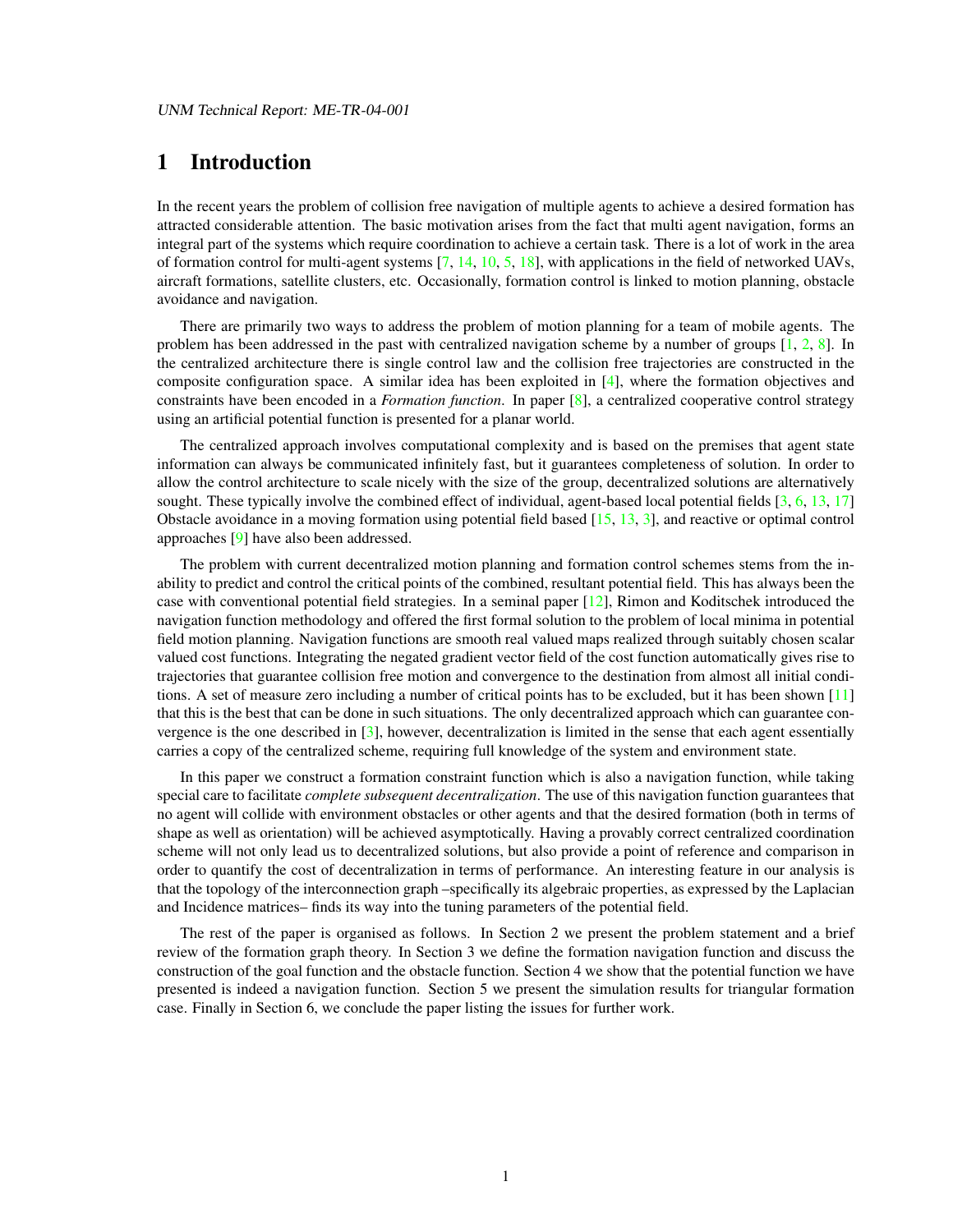### 2 Problem Formulation

We consider a homogeneous group of mobile agents, each with dynamics given by

<span id="page-4-1"></span>
$$
\dot{q}_i = u_i, \quad q_i \in \mathbb{R}^n, \quad i = 1, \dots, N
$$
\n<sup>(1)</sup>

where  $q_i$  and  $u_i$  are the state and control input of agent *i*, respectively. In the remaining, *q* and *u* will denote the stack vectors of  $q_i$  and  $u_i$ . The agents are treated as autonomous point-robots.

The objective here is to construct a potential field that will enable the *N*agents to stabilize with respect to their groupmates in configurations that make a particular formation, while avoiding collisions between themselves and with obstacles in the environment. The desired formation is specified in terms of a labeled directed graph.

**Definition 2.1 (Formation graph).** *The formation graph,*  $G = \{V, E, L\}$ *, is a directed labeled graph consisting of:*

- *a set of vertices (nodes),*  $V = \{v_1, \ldots, v_N\}$ *, indexed by the mobile agents in the group,*
- *a set of edges,*  $\mathcal{E} = \{(v_i, v_j) \in V \times V\}$ , containing ordered pairs of nodes that represent inter-agent position *constraints, and*
- *a set of labels,*  $L = \{\gamma_{ij} | \gamma_{ij} = ||q_i q_j c_{ij}||$  $^2$ ,  $c_{ij} \in \mathbb{R}^n$ ,  $(v_i, v_j) \in \mathcal{I}$ , *indexed by the edges in*  $\mathcal{I}$ *.*

We will use forms from algebraic graph theory to rewrite our  $\gamma_{ij}$  in terms of a brief review that follows

An orientation in a graph is the assignment of a direction to each edge, so that each edge  $e_{ij} = (v_i, v_j)$  is an arc from vertex *i* to vertex *j*. We denote by  $G^{\sigma}$ , the graph  $G$  with  $\sigma$  orientation. The incidence matrix of a directed graph  $G = \{V, E, L\}$ , is a is a  $V \times E$  matrix  $B(G^{\sigma}) = (b_{ij})$  such that,  $b_{ij} = -1$  if edge j leaves vertex j,  $b_{ij} = 1$ if edge *j* enters vertex *j* and zero otherwise.

The Laplacian of *G* is the symmetric matrix defined as  $L(G) = B(G^{\sigma})B(G^{\sigma})^T$ , and it is independent of the orientation σ. The Laplacian matrix captures many topological properties of the graph. *L* is a positive semidefinite matrix and for a connected graph *L* has a single zero eigenvalue.

Throughout the paper, the use of the Euclidian norm is implied, i.e.  $\|\cdot\| \equiv \|\cdot\|_2$ . Specifying the formation constraints as edge labels in the form

$$
||q_i - q_j - c_{ij}||^2 = 0, \quad \forall (v_i, v_j) \in \mathcal{E},
$$

not only specifies inter-agent distances, but also their *relative orientation*. The workspace  $W = \{q \mid ||q|| \le R\} \subset$  $\mathbb{R}^n$ , common for all agents, is assumed to be populated by a set of disjoint configurations  $p_j$ ,  $j = 1, \ldots, s$  that represent point-obstacles. The assumption that both the robots as well as the obstacles are represented by points is not as restrictive as it may seem, since it has been shown  $[16]$  that a large class of shapes can be mapped to single points through a series of transformations; this "point-world" topology can be regarded as a degenerate case of the "sphere-world" topology of Rimon and Koditchek [\[12\]](#page-13-5).

The potential function,  $\varphi(q)$ , has to be constructed so that setting the agent control inputs equal to its (scaled) negated gradient:

$$
u = -K\nabla \varphi(q),
$$

gives rise to a closed loop system in which trajectories from *all initial conditions* (except for a set of measure zero) are collision free and converge to configurations corresponding to the desired formation.

### <span id="page-4-0"></span>3 Formation Navigation Function

Requiring (almost) global convergence to a desired equilibrium, suggests navigation functions as a natural design choice. In its original form [\[12\]](#page-13-5), a navigation function  $\varphi(q)$  is defined on a compact connected analytic manifold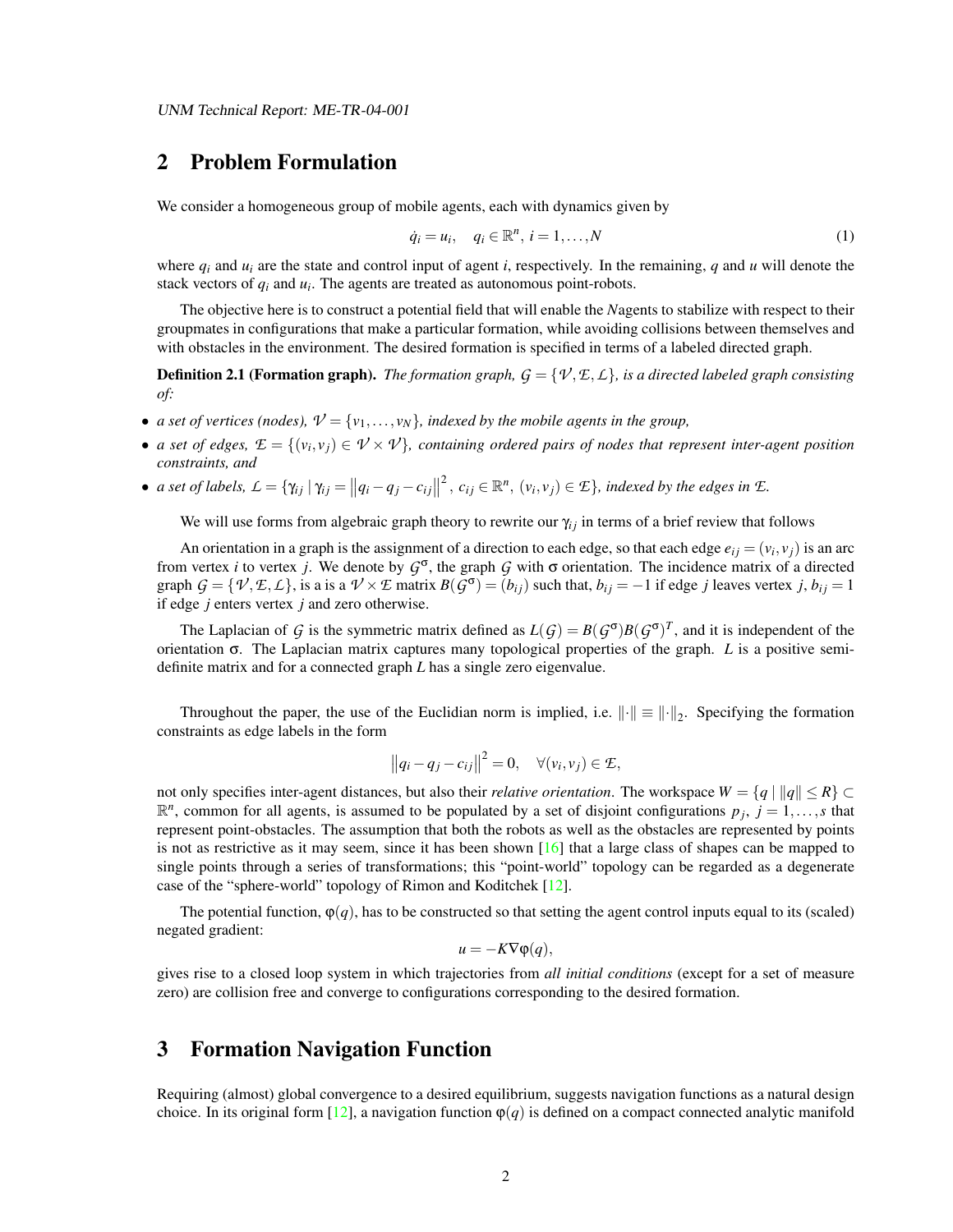with boundary,  $F \subset \mathbb{R}^n$ , in the interior of which there is a destination point  $q_d$ . The navigation function is a map  $\varphi: F \to [0,1]$  if it is:

- 1. smooth on *F* (at least a  $C^{(2)}$  function);
- 2. polar on  $F$ ,  $(q_d$  is a unique minimum);
- 3. admissible on *F*, (uniformly maximal on  $\partial F$ );
- 4. a Morse function, (its critical points are nondegenerate).

Our navigation function does not conform strictly to the above definition, since we have relaxed the admissibility requirement. This relaxation does not affect the convergence properties but rather produces a potential field with nonuniform norm on ∂*F*. The proposed function has the following form:

<span id="page-5-0"></span>
$$
\varphi(q) \triangleq \frac{\gamma_d(q)}{e^{\beta(q)^{1/k}}},\tag{2}
$$

where

- $q = \gamma_d(q)$ :  $F \to \mathbb{R}_+$  is a positive semi-definite scalar function, assuming the value of zero only when  $q = q_d$ .
- $\beta(q) : F \to [0,1]$  function that vanishes only when agents are in contact with the obstacles or with one another.
- *k* is a (positive) tuning parameter.

In the remaining of this section we will describe how one can construct a function in the form of [\(2\)](#page-5-0), in a way that facilitates *decentralization*. In the approach that we follow, components of  $\gamma_d$  and  $\beta$  that involve the coordinates of agent *i*, should not be affected by "events" that happen outside of its local neighborhood.

#### 3.1  $\gamma_d$ : the Goal Function

Function  $\gamma_d$  encodes the control objective: converging to the destination configuration  $q_d$ . This configuration corresponds to a desired formation, as defined by all the labels of the formation graph being set to zero. With that in mind, a reasonable choice for γ*<sup>d</sup>* is

$$
\gamma_d(q) \triangleq \sum_{i=1}^{|\mathcal{L}|} \gamma_{ij}(q_i, q_j). \tag{3}
$$

The reasoning behind this definition is that a sum of terms involving neighboring agents in the numerator of [\(2\)](#page-5-0) will be easier to decompose into agent-specific individual potentials.

### 3.2 β: the Obstacle Function

The definition of  $\beta$  is partially inspired by our previous work. In the original work of Rimon and Koditschek [\[12\]](#page-13-5), β is made up as a product of several "obstacle functions", β(*q*) = ∏β*<sup>j</sup>* , where each β*<sup>j</sup>* is vanishing whenever the system came into contact with one of the obstacles in the environment. In this case, collisions can occur not only between an agent and an obstacle, but between agents as well. For all possible combinations of an obstacle at *p<sup>t</sup>* and agent  $i = 1, \ldots, N$ , we define a function

<span id="page-5-1"></span>
$$
\beta_{it} \triangleq \left(1 - \lambda \frac{(\|q_i - p_t\|^2 - d^2)^2}{(\|q_i - p_t\|^2 - d^2)^2 + 1}\right)^{\frac{\text{sign}(\|q_i - p_t\| - d) + 1}{2}}, \tag{4}
$$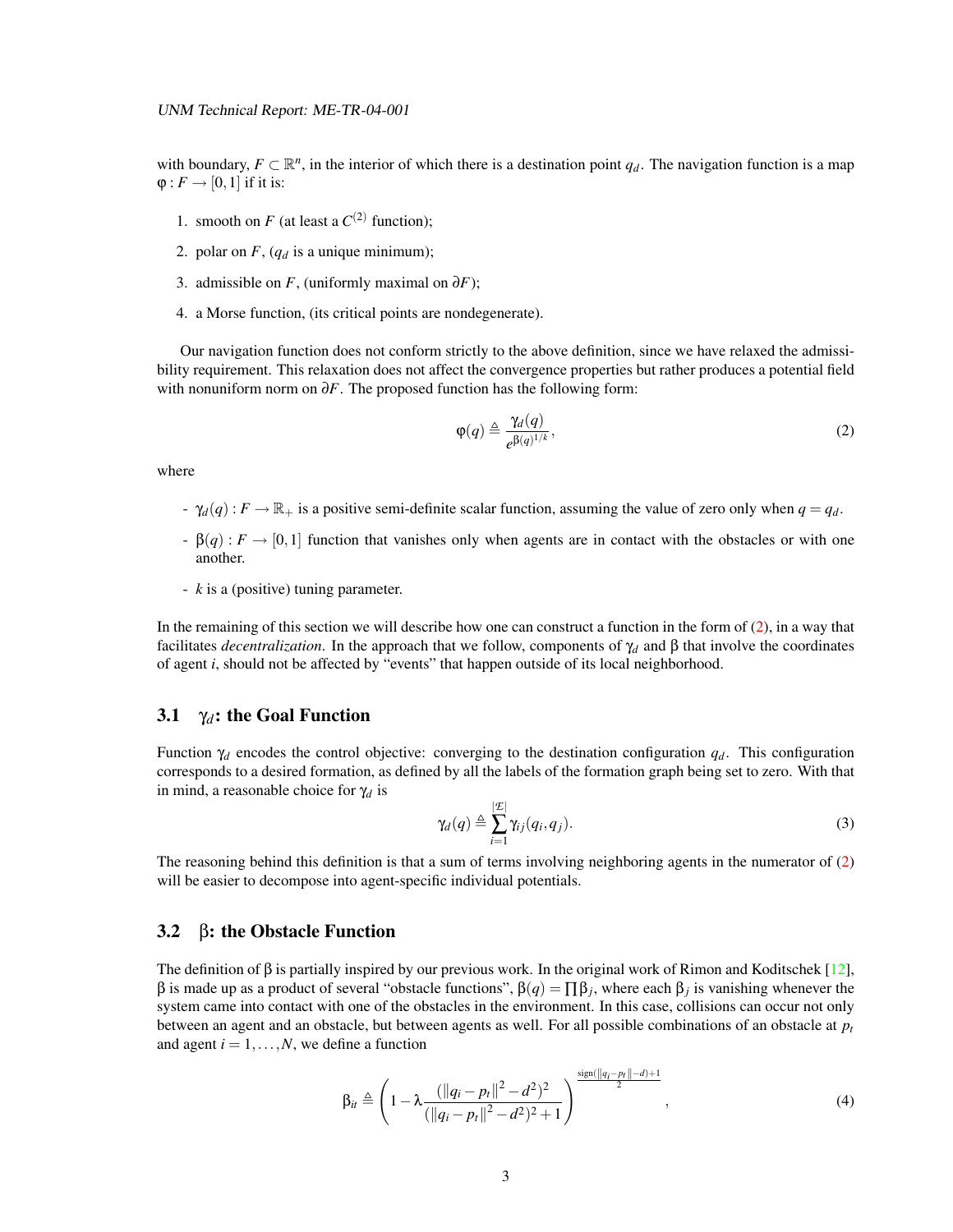where  $i = 1, \ldots, N, t = 1, \ldots, s$  and *d* is a parameter chosen so that  $\beta_{it}$  is smooth:

$$
\lambda = \frac{1 + d^4}{d^4}.\tag{5}
$$

<span id="page-6-1"></span>,

The workspace boundary is seen as an obstacle, (labeled 0) and is being modelled in a similar way:

$$
\beta_{i0} \triangleq \left(1 - \lambda \frac{[R^2 - \|q_i\|^2 - d^2]^2}{[R^2 - \|q_i\|^2 - d^2] + 1}\right)^{\frac{\text{sign}(\|q_i\| - R + d) + 1}{2}}
$$

Similarly, for every pair  $i, j \in \{1, \ldots, N\}$  we can have:

$$
b_{ij} \triangleq \left(1 - \lambda \frac{\left(\left\|q_i - q_j\right\|^2 - d^2\right)^2}{\left(\left\|q_i - q_j\right\|^2 - d^2\right)^2 + 1}\right)^{\frac{\text{sign}\left(\left\|q_i - q_j\right\|^2 - d\right) + 1}{2}}.
$$
\n(6)

These are functions that vary in [0,1] and attain their maximum value whenever the distances  $||q_i - q_j||$  or



<span id="page-6-0"></span>Figure 1: Obstacle functions are constant outside a certain "sensing" region.

 $||q_i - p_j||$  are larger than *d*. In this way, the effect of the presence of obstacles and other agents on the motion of an agent will remain "local", within a region of radius *d* (Figure [1\)](#page-6-0).

Then, the net effect of all obstacles and neighboring distances is captured in  $\beta(q)$ :

$$
\beta(q) \triangleq \prod_{i,k} \beta_{ik} \prod_{i,j} b_{ij}, \quad i,j \in \{1,\ldots,N\}, k = 0,\ldots,s.
$$

### 4 Proof of Correctness

In this section we will formally show that the function [\(2\)](#page-5-0), constructed in Section [3](#page-4-0) is indeed a navigation function –with the exception of the admissibility property. Let  $F = W \setminus \{p_1, \ldots, p_s\}$  denote the space remaining after removing all the obstacle points. We define  $B_i(\varepsilon) = \{q \mid 0 < \beta_i < \varepsilon, \varepsilon > 0\}$ . In the following, *F* is partitioned into five subsets:

1. the destination set,  $F_d \triangleq \{q | \gamma_d(q) = 0\}$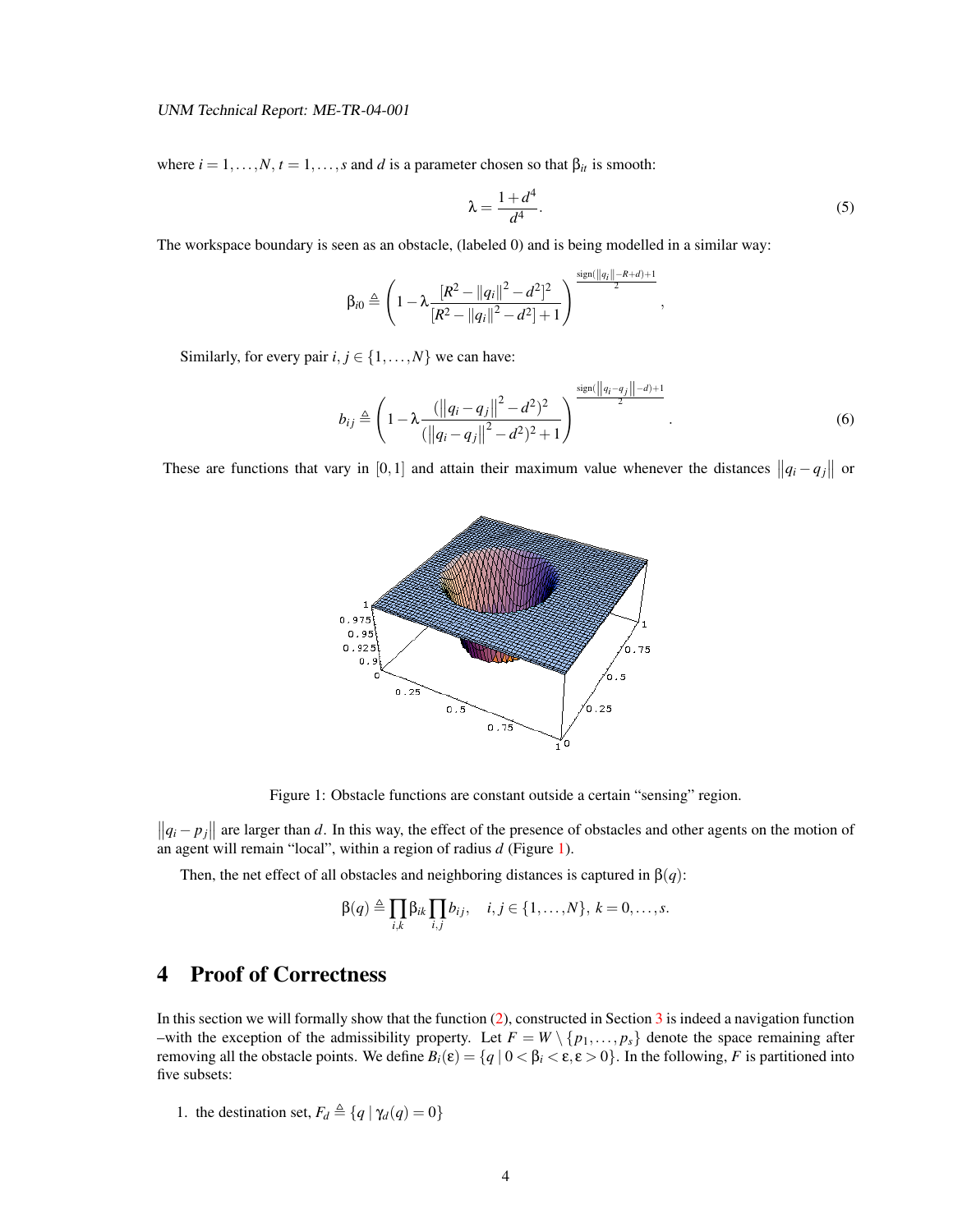- 2. the free space boundary,  $\partial F \triangleq \beta^{-1}(0)$ ;
- 3. the set "near the obstacles",  $F_0(\varepsilon) \triangleq \bigcup_{i=0}^{s+|\mathcal{E}|} B_i(\varepsilon) \setminus F_d$ ;
- 4. the set "near the workspace boundary",  $F_1(\varepsilon) \triangleq B_0(\varepsilon) \setminus (F_d \cup F_0(\varepsilon))$ ;
- 5. the set "away from the obstacle",  $F_2(\varepsilon) \triangleq F \setminus (F_d \cup \partial F \cup F_0(\varepsilon) \cup F_1(\varepsilon))$ .

We follow the steps in [\[11\]](#page-13-6) to establish the convergence properties of the potential field. These are formally stated in Propositions [4.2,](#page-7-0) [4.3,](#page-7-1) [4.4,](#page-7-2) [4.5,](#page-8-0) and [4.6.](#page-9-0) Since the desired formation can be achieved everywhere in the free space, Proposition [4.2](#page-7-0) cannot formally ensure that the goal configuration is a nondegenerate critical point of the navigation function; however, it can be shown that it is indeed nondegenerate if we think of the formation graph edge labels as configuration variables. Proposition [4.3](#page-7-1) shows that there are no critical point on the boundary of the workspace, and then Proposition [4.4](#page-7-2) ensures that we can push all critical points near the obstacles by selecting an appropriate *k*. Proposition [4.5](#page-8-0) guarantees that with appropriate tuning, these critical points will not be local minima; in fact Proposition [4.6](#page-9-0) will not only show that the navigation function is a Morse function but will also ensure that the critical points are saddles. We will also make use of the following Lemma from [\[11\]](#page-13-6):

<span id="page-7-3"></span>**Lemma 4.1** ([\[11\]](#page-13-6)). Let  $v$ ,  $\delta$  be at least twice differentiable, and define  $\rho \triangleq \frac{v}{\delta}$ . At a critical point c of  $\rho$ ,

$$
\nabla^2 \rho\Big|_c = \frac{1}{\delta^2} [\delta \nabla^2 \nu - \nu \nabla^2 \delta],
$$

<span id="page-7-0"></span>Proposition 4.2. *The projection of* ϕ *on the orthogonal complement of F<sup>d</sup> has a nondegenerate local minimum at the origin.*

*Proof.* We define new configuration variables, which are linked to the formation graph labels:  $\text{vec}(w) \triangleq (B \otimes$ *I*)vec(*q*) − *c*, where *B* is the incidence matrix of the formation graph, *I* is the identity matrix of appropriate dimensions and *c* is the stack vector of label constants  $c_{ij}$ . The destination  $q_d$  is mapped to origin of the new configuration variable *w*, so that  $\nabla_w^2 \gamma_d = 2I$ . Now the general expression of the gradient of  $\varphi$  is

<span id="page-7-4"></span>
$$
\nabla \varphi = \frac{1}{e^{\beta^{1/k}}} \left[ \nabla \gamma_d - \frac{\gamma_d}{k} \beta^{\frac{1}{k}-1} \nabla \beta \right],\tag{7}
$$

from which we get that differentiating with respect to *w* and evaluating at the origin,  $\nabla_w \varphi \Big|_0 = 0$ . Using Lemma [4.1,](#page-7-3) the Hessian of ϕ, will be

<span id="page-7-5"></span>
$$
\nabla^2 \varphi = \frac{1}{(e^{\beta^{1/k}})^2} [e^{\beta^{1/k}} \nabla^2 \gamma_d - \gamma_d \nabla^2 e^{\beta^{1/k}}]
$$
(8)

Considering the derivatives in terms of *w* and since both  $\gamma_d$  and  $\nabla_w \gamma_d$  vanish at  $q_d$ , we will have  $\nabla_w^2 \varphi \Big|_0 = \frac{1}{(e^{\beta^1})^d}$  $\frac{1}{(e^{\beta^{1/k}})}$ 2*I*, which implies that  $w = 0$  is a nondegenerate minimum of  $\varphi(w)$ .

<span id="page-7-1"></span>**Proposition 4.3.** All critical points of  $\phi$  are in F<sub>2</sub>.

*Proof.* Consider a point  $q_0$  close to the obstacle boundary. Then, as  $q_0 \to \partial F$ , meaning that  $\beta \to 0$ , and in view of [\(7\)](#page-7-4),  $\nabla \varphi(q_0) \to -\frac{1}{e^{\beta^{1/k}}}\frac{\gamma_d}{k} \beta^{1/k-1} \nabla \beta$ . Since  $\partial F$  is given as the set where  $\beta = 0$ , then  $\nabla \varphi \Big|_{\beta=0}$  will be normal to the surface and  $-\nabla\varphi$  will point towards the interior of *F*.  $\Box$ 

<span id="page-7-2"></span>**Proposition 4.4.** *For all*  $\varepsilon > 0$ *, there is a lower bound for k<sub>1</sub> for which all critical points are in*  $F_1(\varepsilon)$ *.*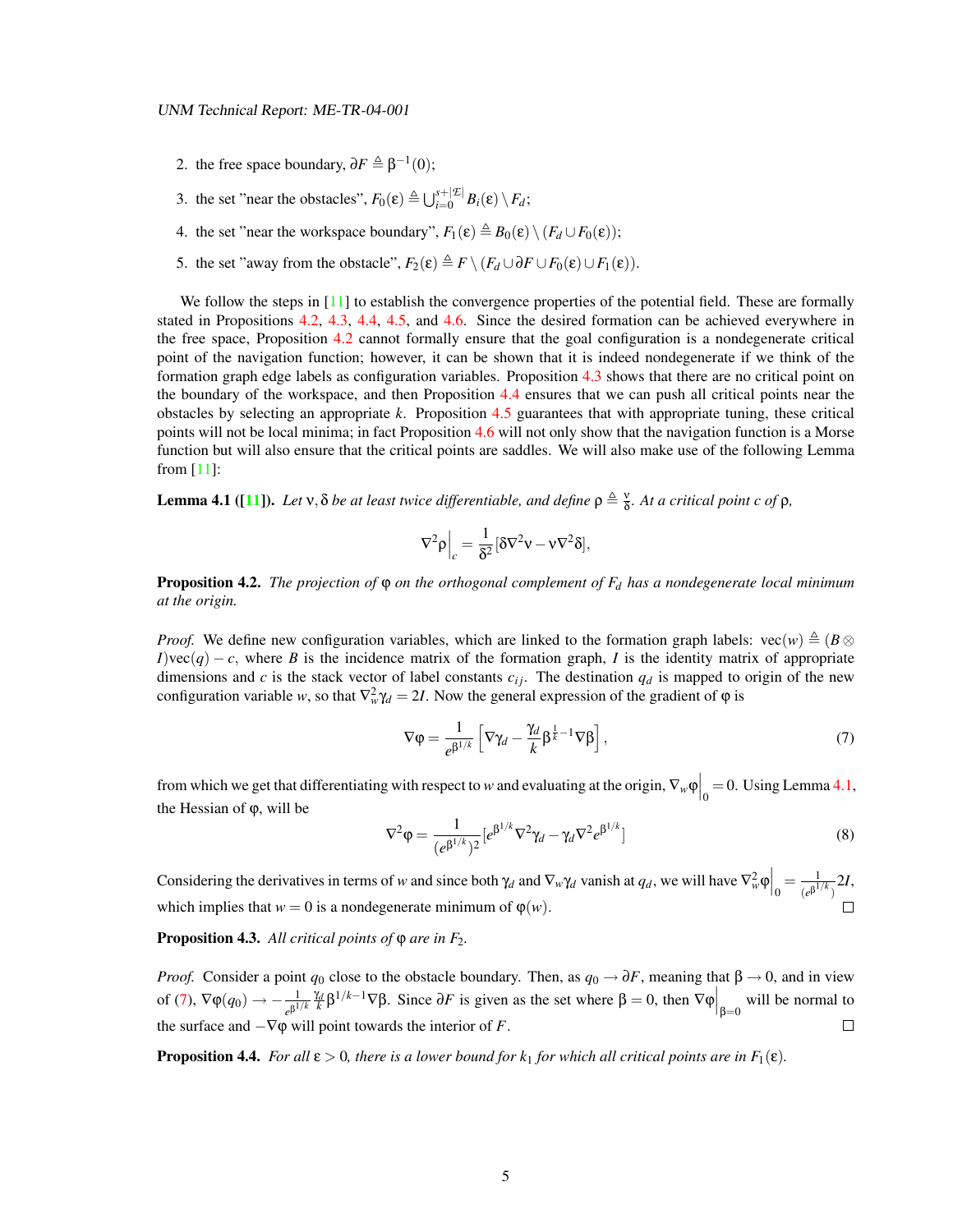*Proof.* From [\(7\)](#page-7-4), for critical points  $c \neq q_d$ ,

<span id="page-8-1"></span>
$$
k\beta^{(k-1)/k} = \frac{\gamma_d \|\nabla \beta\|}{\|\nabla \gamma_d\|}.
$$
\n(9)

The right hand side remains bounded, since we can see that with  $\beta_{it}$  defined as in [\(4\)](#page-5-1), we have

$$
\nabla_q \beta_{it} = \frac{-2\lambda z}{(1 + z_{it}^2)^2} \nabla_q(z_{it}),
$$
\n(10)

where  $z_{it} = ||q_i - p_t||^2 - d^2$ , and thus  $\nabla \beta$  is always bounded in *F*. By increasing *k*, the left hand side increases and the only way to compensate for that increase is for  $\beta$  to decrease. Thus, for every  $\epsilon > 0$ , picking

$$
k > k_1 \triangleq \frac{1}{\epsilon^{\frac{k-1}{k}}} \sup \left\{ \frac{\gamma_d \|\nabla \beta\|}{\|\nabla \gamma_d\|} \right\},\,
$$

ensures that the critical point is within  $F_1(\varepsilon)$ .

<span id="page-8-0"></span>**Proposition 4.5.** *There exists an*  $\varepsilon_0 > 0$  *such that*  $\varphi$  *has no local minimum in*  $F_0(\varepsilon)$ *, as long as*  $\varepsilon < \varepsilon_0$ *.* 

*Proof.* We will show that at every critical point, the Hessian of φ has at least one negative eigenvalue. Manipulating  $(8)$  we obtain

<span id="page-8-3"></span>
$$
\nabla^2 \varphi \Big|_c = \frac{\beta^{(1-k)/k}}{k(e^{\beta^{1/k}})} [k\beta^{(k-1)/k} \nabla^2 \gamma_d + (k-1-\beta^{1/k}) \frac{\gamma_d}{k\beta} \nabla \beta \nabla \beta^T - \gamma_d \nabla^2 \beta]. \tag{11}
$$

Without loss of generality, we select  $\beta_{it}$ ,  $t \in \{1, \ldots, s\}$  as the obstacle function that attains the smallest value (the case where this function is a  $b_{ij}$  for some  $i, j = 1, ..., N$  can be treated identically) and break  $\beta$  as  $\beta = \beta_{ii} \overline{\beta}_{ii}$ , where  $\bar{\beta}_{it} = \frac{\beta}{\beta_{it}}$  $\frac{\beta}{\beta_{it}}$ . Denoting  $(A)_s$  the symmetric part of a matrix *A*,

$$
\nabla^2 \varphi\Big|_c = \frac{\beta^{(1-k)/k}}{k(e^{\beta^{1/k}})} \Big\{ k\beta^{(k-1)/k} \nabla^2 \gamma_d + \frac{\gamma_d (k-1-\beta^{1/k})}{k\beta} \Big[ \beta_{it}^2 \nabla \bar{\beta}_{it} \nabla \bar{\beta}_{it}^T + 2 \beta_{it} \bar{\beta}_{it} (\nabla \bar{\beta}_{it} \nabla \beta_{it}^T)_s \\ \hspace{2.5cm} + \bar{\beta}_{it}^2 \nabla \beta_i \nabla \beta_{it}^T \Big] - \gamma_d [\beta_{it} \nabla^2 \bar{\beta}_{it} + 2 (\nabla \bar{\beta}_{it} \nabla \beta_{it}^T)_s + \bar{\beta}_{it} \nabla^2 \beta_{it}] \Big\}
$$

Defining  $\hat{v} \triangleq (\frac{\nabla \beta_{it}(c)}{\|\nabla \beta_{i}(c)\|})$  $\frac{\nabla \beta_{it}(c)}{\|\nabla \beta_{it}(c)\|}$ <sup>1</sup>, and taking the quadratic form:

$$
\frac{k(e^{\beta^{1/k}})}{\beta^{(1-k)/k}} \hat{v}^T (\nabla^2 \varphi) \hat{v} = \underbrace{\hat{v}^T [k \beta^{(k-1)/k} \nabla^2 \gamma_d - \gamma_d \bar{\beta}_{it} \nabla^2 \beta_i]}_{A} \hat{v}^T \hat{v}^T [(k-1-\beta^{1/k}) \frac{\gamma_d}{k \beta} \beta_i^2 \nabla \bar{\beta}_{it} \nabla \bar{\beta}_{it}^T - \gamma_d \beta_{it} \nabla^2 \bar{\beta}_{it}] \hat{v}
$$

The second term on the right hand side can be made arbitrarily small by decreasing  $\epsilon$  ( $\epsilon > \beta_{it}$ ), so for the above to be negative the first term, (*A*), should be strictly negative. From [\(9\)](#page-8-1) we have,

$$
k\beta^{\frac{k-1}{k}}\nabla^2\gamma_d - \gamma_d \bar{\beta}_{it}\nabla^2\beta_{it} = \gamma_d \left[\frac{\|\nabla\beta\|}{\|\nabla\gamma_d\|}\nabla^2\gamma_d - \bar{\beta}_{it}\nabla^2\beta_i\right] \\
\Rightarrow A \leq \gamma_d \hat{v}^T \left[\sup\left\{\frac{\|\nabla\beta\|}{\|\nabla\gamma_d\|}\right\}\nabla^2\gamma_d - \bar{\beta}_{it}\nabla^2\beta_{it}\right] \hat{v} \\
= \gamma_d \hat{v}^T \left[\sup\left\{\frac{\|\nabla\beta\|}{\|\nabla\gamma_d\|}\right\}\nabla^2\gamma_d - \bar{\beta}_{it}\frac{2(1+d^4)}{d^3(1+d^2)^2}H_{\beta_{it}}\right] \hat{v}.\n\tag{12}
$$

A straightforward derivation of ∇ <sup>2</sup>β*it* yields

<span id="page-8-2"></span>
$$
\left\{\frac{-2\lambda z_{it}}{(1+z_{it}^2)^2}\right\}\nabla_q^2(z_{it}) + \left\{\frac{2\lambda(3z_{it}^2-1)}{(1+z_{it}^2)^3}\right\}\nabla_q(z_{it})\nabla_q(z_{it})^T.
$$

 $\Box$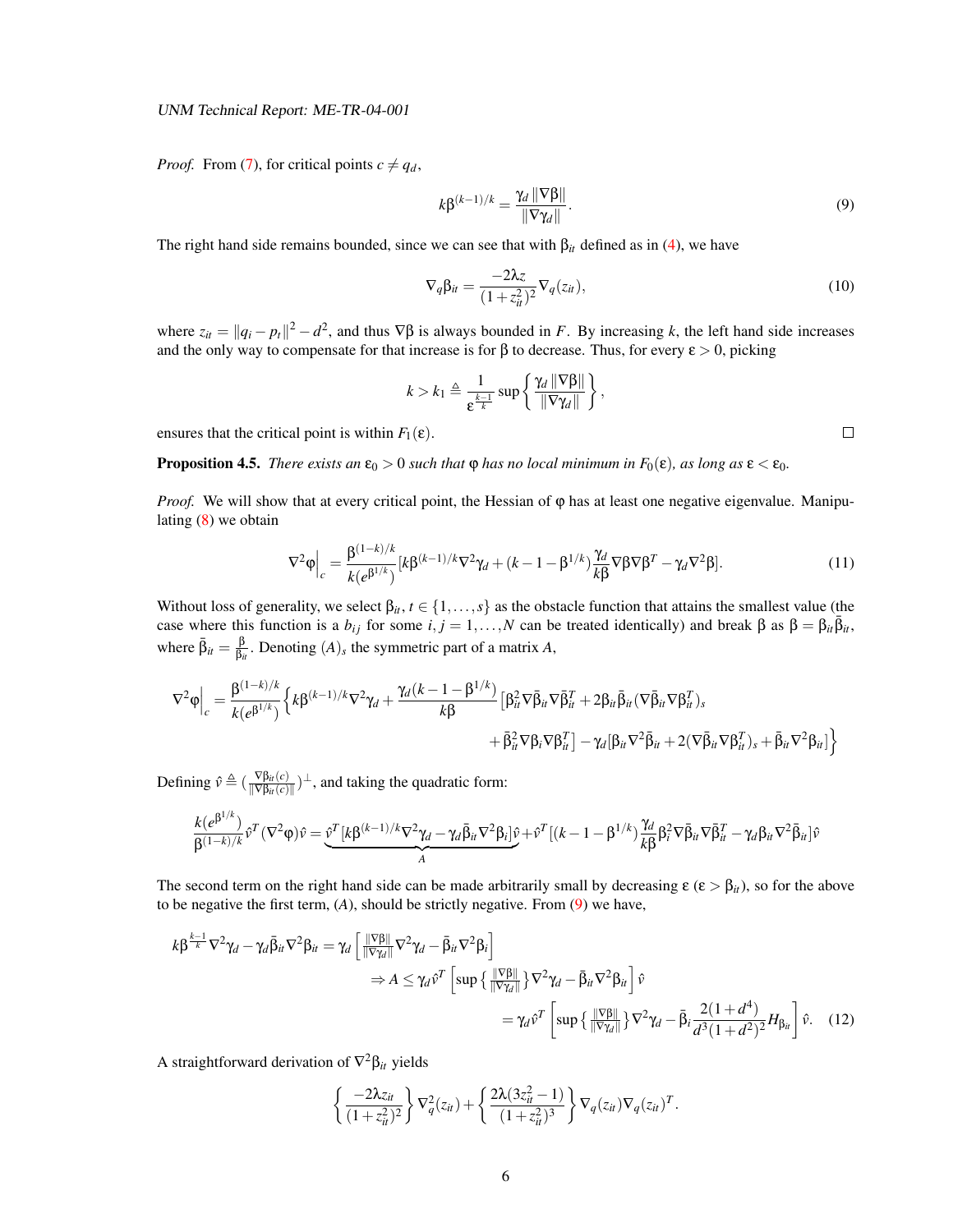With  $\beta_{it} \rightarrow 0$ , we will have  $q_i \rightarrow p_t$ , and given [\(5\)](#page-6-1),

$$
\lim_{\varepsilon \to 0} \nabla_q^2 \beta_{it} = \frac{2(1+d^4)}{d^3(1+d^2)^2} H_{\beta_{it}}.
$$

where  $H_{\beta_{it}} = 2(L^{(i)} \otimes I)$ , (alternatively  $H_{b_{ij}} = 2(I^{(i)} \otimes I)$ ), *L* being the Laplacian of *G*, and with  $(\cdot)^{(i)}$  used to denote the matrix obtained by setting all elements of a given matrix to zero, except for those in the *i*<sup>th</sup> row and column. Matrix  $H_{\beta_{it}}$  is essentially  $\nabla_q^2(z_{it})$ . Using Kronecker product and the incidence matrix(*B*),  $\gamma_d$  can be written as

$$
\gamma_d = (q^T (B \otimes I)^T - c^T)((B \otimes I)q - c)
$$
  
=  $q^T (B \otimes I)^T (B \otimes I)q - 2q^T (B \otimes I)^T c + 2c^2$   
=  $q^T (L \otimes I)q - 2q^T (B \otimes I)^T c + 2c^2$ 

We use the following property of Kronecker product to evaluate  $\nabla_q^2 \gamma_d$ 

$$
(B \otimes I)^{T} (B \otimes I) = (B^{T} \otimes I)(B \otimes I) = (B^{T} B) \otimes I = L \otimes I
$$

$$
\nabla_q \gamma_d = 2(L \otimes I)q - 2(B \otimes I)^T c
$$

Writing  $\gamma_d = (q^T (B \otimes I)^T - c^T)((B \otimes I)q - c)$  it follows that  $\nabla^2 \gamma_d = 2(L \otimes I)$  and [\(12\)](#page-8-2) implies

$$
A \geq 2\gamma_d \left( N \sup \left\{ \frac{\|\nabla \beta\|}{\|\nabla \gamma_d\|} \right\} - \bar{\beta}_i \frac{2(1+d^4)}{d^3(1+d^2)^2} \right).
$$

which can be made strictly negative by choosing  $d < d_1$  sufficiently small.

$$
d \triangleq \left[\frac{\sqrt{1+6\xi+\xi^2}-\xi-1}{2\xi}\right]^{\frac{1}{2}}, \xi \triangleq \frac{N \sup_{F} \{ \frac{\|\nabla \beta\|}{\|\nabla \gamma_d\|} \}}{\inf_{t,B_t(\varepsilon)} \bar{\beta}_u}
$$

The following choice of  $\epsilon < \epsilon_0$  guarantees a negative eigenvalue for [\(8\)](#page-7-5):

$$
\epsilon_0 \triangleq \frac{\left[\frac{(k-1)\sup_F \{\Lambda(\nabla \bar{\beta}_{it}\nabla\bar{\beta}_{it}^T)\} }{k\inf_{t,B_t(\varepsilon_0)}\bar{\beta}_{it}} + \sup_F \Lambda(\nabla^2 \bar{\beta}_{it})\right]\sup_F \gamma_d}{A(d)}
$$

where  $\Lambda(\cdot)$  denotes the largest eigenvalue of a matrix.

<span id="page-9-0"></span>**Proposition 4.6.** *There exists an*  $\varepsilon_1 > 0$  *such that if*  $\varepsilon < \varepsilon_1$ *, all critical points are nondegenerate.* 

*Proof.* Just as in [\[11\]](#page-13-6), it suffices to show that  $\omega^T(\nabla^2 \varphi) \omega$ , with  $\omega \triangleq \frac{\nabla \beta_{it}}{\|\nabla \beta_{it}\|}$  can be made positive by choosing  $\varepsilon$ sufficiently small. Using  $(11)$ , we have

$$
\frac{k(e^{\beta^{1/k}})}{\beta^{\frac{1-k}{k}}}\omega^T(\nabla^2\phi)\omega=\underbrace{\omega^T[k\beta^{\frac{k-1}{k}}\nabla^2\gamma_d]\omega}_{\{I\}}+\gamma_d\omega^T\left[\frac{(k-1-\beta^{\frac{1}{k}})}{k\beta}\nabla\beta\nabla\beta^T-\nabla^2\beta\right]\omega
$$

Recalling that  $\nabla_q^2 \gamma_d = 2(L \otimes I)$  and that *L* is positive semidefinite,

$$
\frac{ke^{\beta^{1/k}}}{\gamma_d \beta^{\frac{1-k}{k}}} \omega^T \nabla^2 \varphi \omega \ge \omega^T \left[ \frac{k-1-\beta^{\frac{1}{k}}}{k \beta} \nabla \beta \nabla \beta^T - \nabla^2 \beta \right] \omega
$$

$$
= \frac{(k-1-\beta^{1/k})}{k \beta} \langle \nabla \beta, \omega \rangle^2 - \omega^T (\nabla^2 \beta) \omega \triangleq \Gamma
$$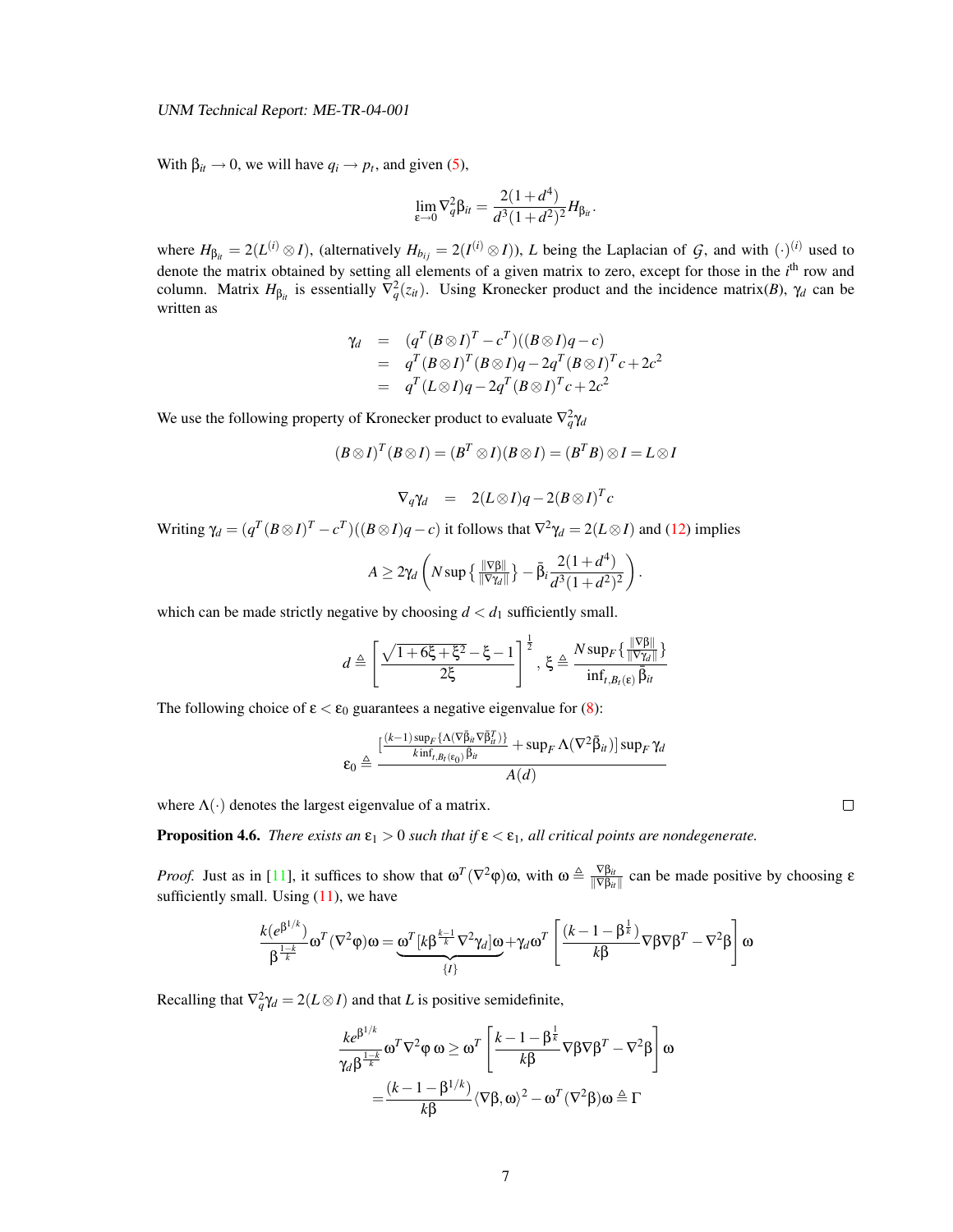Without loss of generality, we assume that we are in  $B_{it} \subset F_0$  and we write  $\langle \nabla \beta, \omega \rangle^2 = \langle \nabla(\bar{\beta}_{it} \beta_{it}), \omega \rangle^2$ . Then, with some algebraic manipulation, Γ becomes:

$$
\frac{(k-1-\beta^{\frac{1}{k}})\beta_{it}}{k\bar{\beta}_{it}}\langle\omega,\nabla\bar{\beta}_{it}\rangle^{2}-\frac{2(1+\beta^{\frac{1}{k}})}{k}\langle\nabla\beta_{it},\nabla\bar{\beta}_{it}\rangle+\frac{(k-1-\beta^{\frac{1}{k}})\bar{\beta}_{it}}{k\beta_{it}}\|\nabla\beta_{it}\|^{2}-\beta_{it}\omega^{T}\nabla^{2}\bar{\beta}_{it}\omega-\bar{\beta}_{it}\omega^{T}\nabla^{2}\beta_{it}\omega.
$$

In the above, the first term is nonnegative, so

$$
\Gamma \geq \frac{(k-1-\beta^{\frac{1}{k}})\bar{\beta}_{it}}{k\beta_{it}} \|\nabla \beta_{it}\|^2 - \frac{2(1+\beta^{\frac{1}{k}})}{k} \langle \nabla \beta_{it}, \nabla \bar{\beta}_{it} \rangle - \beta_{it} \omega^T \nabla^2 \bar{\beta}_{it} \omega - \bar{\beta}_{it} \omega^T \nabla^2 \beta_{it} \omega
$$

$$
= \frac{1}{\beta_{it}} \Big[ - \underbrace{(\omega^T \nabla^2 \bar{\beta}_{it} \omega)}_{a_1} (\beta_{it})^2 - \underbrace{\Big( \frac{2(1+\beta^{\frac{1}{k}})}{k} \langle \nabla \beta_{it}, \nabla \bar{\beta}_{it} \rangle + \bar{\beta}_{it} \omega^T \nabla^2 \beta_{it} \omega \Big)}_{a_2} \beta_{it} + \underbrace{\frac{(k-1-\beta^{\frac{1}{k}})\bar{\beta}_{it}}{k\beta_{it}} \|\nabla \beta_{it}\|^2 \Big]}_{a_3}.
$$

In the above, the term inside the square brackets is a second order polynomial in  $\beta_{it}$ :  $-a_1(\beta_{it})^2 - a_2\beta_{it} + a_3$ . Having  $a_3 > 0$  for  $k > 2$ , and assuming first that  $a_1 > 0$ , the polynomial has two real roots and is positive whenever  $\beta_{it} < \frac{-a_2 + \sqrt{a_2^2 + 4a_1}}{2a_1}$ . On the other hand, if  $a_1 \le 0$ , then  $\Gamma \ge -a_2 + \frac{a_3}{\beta_{it}}$  which is positive whenever  $β_{it} > \frac{a_3}{\sqrt{a_2}}$  $\frac{a_3}{|a_2|}$ . Selecting

$$
\varepsilon < \varepsilon_1 \triangleq \min\left\{\frac{-a_2 + \sqrt{a_2^2 + 4a_1}}{2a_1}, \frac{a_3}{|a_2|}\right\},\,
$$

ensures that the quadratic form will be positive.

Having shown so far that the only critical points of  $\varphi$  (besides the destination) are inside  $F_0$ , and that these points are not minima, we complete this section with the following Proposition:

Together, Propositions  $4.2 - 4.6$  $4.2 - 4.6$  $4.2 - 4.6$  ensure that [\(2\)](#page-5-0) has navigation function properties, which means that the flows of [\(1\)](#page-4-1) approach *q<sup>d</sup>* asymptotically from almost every initial condition, (except for a set of measure zero which includes the critical points).

### 5 Simulation Results

Example of a triangular formation

We verify the case of three mobile robots moving in the planar world. The robots start from some initial position and move towards achieving a triangular formation while avoiding collision with obstacles and with each other.

Consider three robots each represented by configuration  $q_i$ , for  $i = 1, 2, 3$  and  $q_i = (x_i, y_i)$ . Relative position vector between agents i and j is denoted by  $q_{ij} = q_i - q_j$  and the configuration space is spanned by  $q = [q_1^T \quad q_2^T \quad q_3^T]^T$ 

Digraph  $G = \{ \mathcal{V}, \mathcal{E}, \mathcal{L} \}$ , where  $\mathcal{V} = \{1, 2, 3\}$  and  $\mathcal{E} = \{(1,3), (3,2), (2,1)\}$ 

The constraint imposed on each edge is defined as follows,

$$
\gamma_{13} = (x_3 - x_1 - c_1)^2 + (y_3 - y_1 - c_2)^2
$$
  
\n
$$
\gamma_{32} = (x_2 - x_3 - c_3)^2 + (y_2 - y_3 - c_4)^2
$$
  
\n
$$
\gamma_{21} = (x_1 - x_2 - c_5)^2 + (y_1 - y_2 - c_6)^2
$$

 $\Box$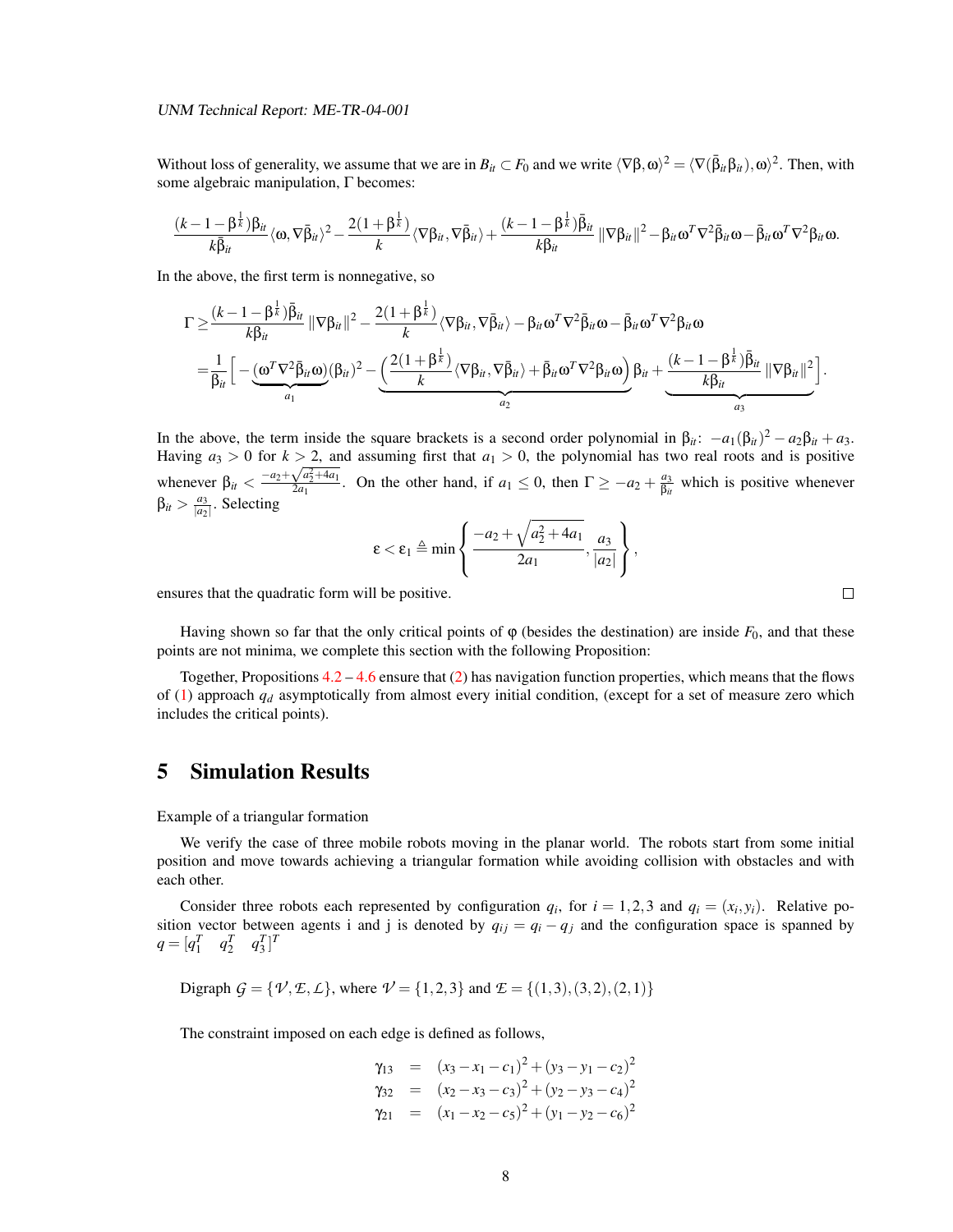where  $c_i$ , for  $i = 1, 2...6$  are constants. So, the formation constraint function  $\gamma_d$  is given by

$$
\gamma_d = \gamma_{13} + \gamma_{32} + \gamma_{21} \tag{13}
$$

Incidence  $Matrix(B)$  of the above graph is given by

$$
B = \left[ \begin{array}{rrr} -1 & 0 & 1 \\ 0 & 1 & -1 \\ 1 & -1 & 0 \end{array} \right] \tag{14}
$$

Laplacian  $L = B^T B$ 

$$
L = \begin{bmatrix} 2 & -1 & -1 \\ -1 & 2 & -1 \\ -1 & -1 & 2 \end{bmatrix}
$$
 (15)

Therefore,

$$
\nabla^2 \gamma_d = 2(L \otimes I_2)
$$

$$
\nabla^2 \gamma_d = 2 \begin{bmatrix} 2 & 0 & -1 & 0 & -1 & 0 \\ 0 & 2 & 0 & -1 & 0 & -1 \\ -1 & 0 & 2 & 0 & -1 & 0 \\ 0 & -1 & 0 & 2 & 0 & -1 \\ -1 & 0 & -1 & 0 & 2 & 0 \\ 0 & -1 & 0 & -1 & 0 & 2 \end{bmatrix}
$$
 (16)

In the simulation cases, we have coordinated a group of three mobile agents into forming a equilateral triangle, pointing north. The environment is populated with 25 stationary point-obstacles, forming a Π configuration. The agents start at initial configurations denoted  $1', 2'$ , and  $3'$  and reach their final configuration denoted by 1, 2, and 3 in Figure [2.](#page-12-9) The agents start from initial positions away (north-east) from the Π obstacle configuration and therefore stationary obstacle avoidance is not an issue here (in Figure [2](#page-12-9) two of the obstacles in the upper right hand corner of the Π configuration are visible). What we want to test is the ability of the agents to avoid each other while trying to achieve the desired formation.

In the second case, we initially position one of the agents inside the Π obstacle configuration. Again, the starting positions are denoted  $1', 2'$ , and  $3'$  and converge to 1, 2, and 3 in Figure [3.](#page-13-8) In this case we are testing not only the ability of the robots to form the desired triangle, but also their obstacle avoidance capabilities.

### 6 Conclusions

We have presented a navigation function that can be used for centralized multi-agent navigation and coordination. The potential field produced by this function ensures almost global asymptotic convergence of the agents to a particular oriented formation shape, while guaranteeing collision avoidance in the process. Formal analysis of the navigation function presented, shows that the topology of the interconnections in the multi-agent group affects its motion planning capabilities. This scheme is thought to be the first step towards constructing a provably correct and globally convergent decentralized scheme, and assessing the cost of decentralization in terms of performance.

### References

<span id="page-11-0"></span>[1] J. Barraquand, B. Langlois, and J. C. Latombe. Numerical potential field techniques for robot path planning. *IEEE Transactions on Systems, Man and Cybernetics*, 22(2):224–241, 1992.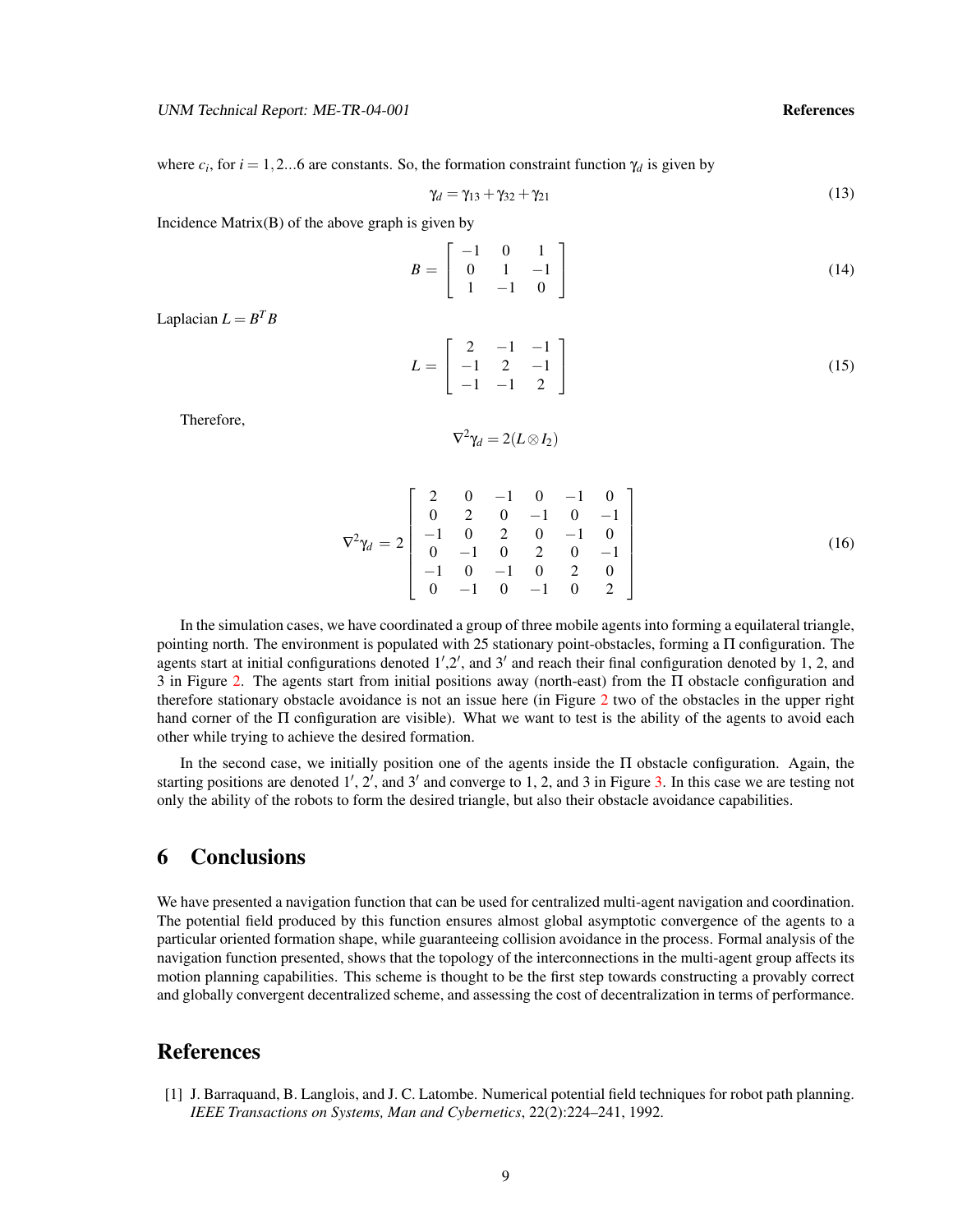

<span id="page-12-9"></span>Figure 2: Inter-agent collision avoidance and convergence to desired formation.

- <span id="page-12-3"></span>[2] J. Barraquand and J. C. Latombe. A monte carlo algorithm for path planning with many degrees of freedom. In *Proceedings of the IEEE Conference on Robotics and Automation*, pages 1712–1717, 1990.
- <span id="page-12-6"></span>[3] D. V. Dimarogonas, M. M. Zavlanos, S. G. Loizou, and K. Kyriakopoulos. Decentralized motion control of multiple holonomic agents under input constraints. In *Proceedings of* 42*ndIEEE Conf. on Decision and Control*, pages 3390–3395, Hawaii, December 2003.
- <span id="page-12-5"></span>[4] Magnus Egerstedt and Xiaoming Hu. Formation constrained multi-agent control. In *Proceedings of the IEEE Conference on Robotics and Automation*, pages 3961–3966, Seoul, Korea, May 2001.
- <span id="page-12-2"></span>[5] Jongrae Kim and Joao Hespanha. Cooperative radar jamming for groups of unmanned air vehicles. In *Proceedings of the IEEE Conference on Decision and Control*, December 2004. (to appear).
- <span id="page-12-7"></span>[6] Naomi Ehrich Leonard and Edward Fiorelli. Virtual leaders, artificial potentials and coordinated control of groups. In *Proceedings of the IEEE International Conference on Decision and Control*, pages 2968–2973, Orlando, FL, December 2001.
- <span id="page-12-0"></span>[7] Y. Liu, K. M. Passino, and M. M. Polycarpou. Stability analysis of m-dimensional asynchronous swarms with a fixed communication topology. *IEEE Transactions on Automatic Control*, 48(1):76–95, February 2003.
- <span id="page-12-4"></span>[8] S. G. Loizou and K. Kyriakopoulos. Closed loop navigation for multiple holonomic vehicles. In *Proceedings of IEEE/RSJ Int. Conf. on Intelligent Robots and Systems*, pages 2861–2866, Switzerland, October 2002.
- <span id="page-12-8"></span>[9] Petter Ogren and Naomi Ehrich Leonard. Obstacle avoidance in formation. In *Proceedings of the IEEE Conference on Robotics and Automation*, pages 2492–2497, Taipei, September 2003.
- <span id="page-12-1"></span>[10] Wei Ren and Randal W. Beard. A decentralized scheme for spacecraft formation flying via the virtual structure approach. *AIAA Journal of Guidance Control and Dynamics*, 27(1):73–82, January 2004.